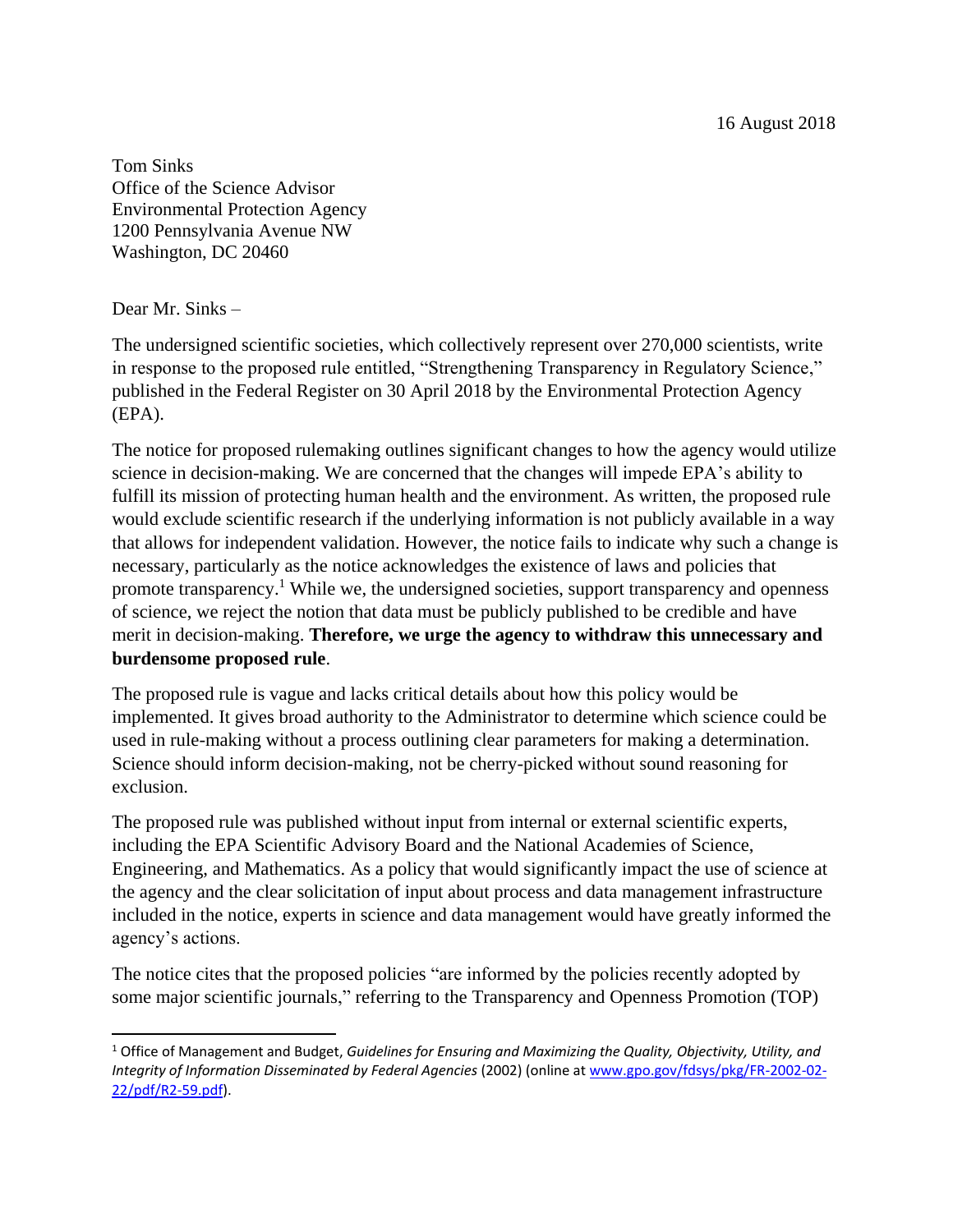guidelines adopted by peer-reviewed scientific publications. Again, we support TOP standards and the transparency they promote. However, as pointed out by the editors of major scientific journals<sup>2</sup>, such policies do not inhibit the use of research if the underlying data is not able to be published, such as sensitive personally-identifiable information and confidential business information.

The agency should also consider the potential burden such a policy would place on the agency. Not only would the proposed rule require a significant number of personnel hours to evaluate every research study considered for each rule-making, redact any sensitive information, and maintain a public database, the financial burden in an already constrained fiscal environment would hinder the agency's ability to complete its important, life-saving work. Rather than divert funds and personnel hours to a solution in need of a problem, we urge EPA to reconsider such an unnecessary proposal.

The undersigned societies stand ready to assist EPA in fulfilling their mission to protect the wellbeing of our environment and communities. Science is an essential element to the agency's ability to do just that. We urge the agency to reconsider the proposed rule, which will undoubtedly become a barrier to the agency's work.

We stand ready to work with you to ensure that science can continue to appropriately inform the agency's work to protect the health and well-being of communities across the nation.

Respectfully,

Churton W McCrtas

Christine McEntee CEO/Executive Director American Geophysical Union

4. K. Anderson

Allyson Anderson Book Executive Director American Geosciences Institute

 $\overline{\phantom{a}}$ 

Nith

R. Douglas Bartlett, RG, CPG 2018 President American Institute of Professional Geologists

Hust 2 lits

Keith L. Seitter Executive Director American Meteorological Society

<sup>2</sup> Berg, Jeremy, et al. *Joint statement on EPA proposed rule and pubic availability of data,* 30 April 2018 (available at [http://science.sciencemag.org/content/sci/early/2018/04/30/science.aau0116.full.pdf\)](http://science.sciencemag.org/content/sci/early/2018/04/30/science.aau0116.full.pdf).